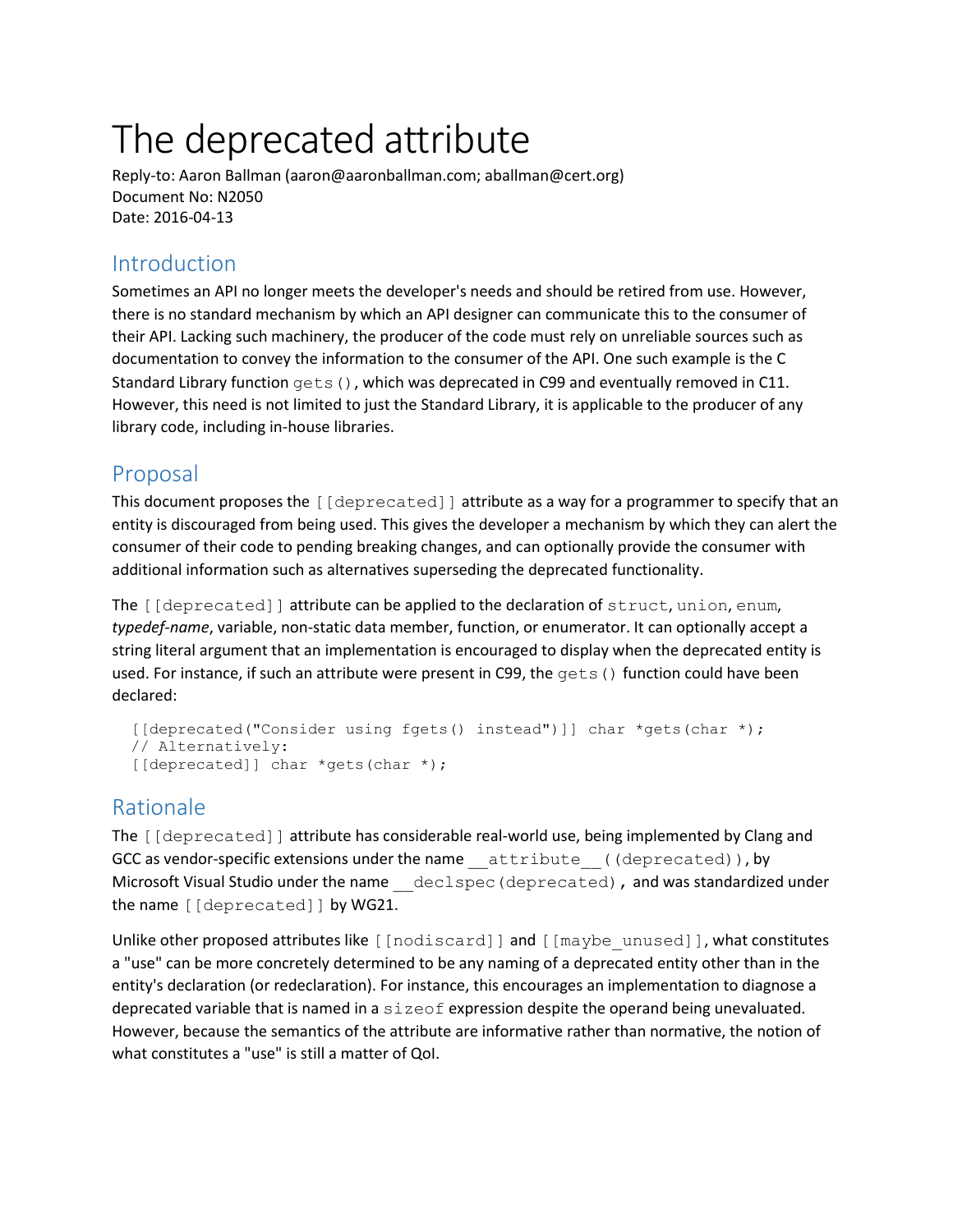## Proposed Wording

This proposed wording currently uses placeholder terms of art and is expected to change as N2049 progresses. It assumes a new subclause, 6.7.11, Attributes that describes the referenced grammar terms. The [Note] in paragraph 1 of the semantics is intended to convey informative guidance rather than normative requirements.

## 6.7.11.1 Deprecated attribute

#### Syntax

 *deprecated-attr: deprecated deprecated-argumentopt*

 *deprecated-argument: ( string-literal )*

### **Constraints**

1 The *attribute-token* deprecated can be used to mark names and entities whose use is still allowed, but is discouraged for some reason. [Footnote: in particular, deprecated is appropriate for names and entities that are deemed obsolete or unsafe.] It shall appear at most once in each *attribute-list*.

2 The attribute shall be applied to the declaration of a struct, a union, a *typedef-name*, a variable, a nonstatic data member, a function, an enumeration, or an enumerator.

#### **Semantics**

1 [Note: Implementations may use the deprecated attribute to produce a diagnostic message in case the program refers to a name or entity other than to declare it, after a declaration that specifies the attribute. The diagnostic message may include text provided within the *deprecated-argument* of any deprecated attribute applied to the name or entity. -- end note]

2 A name or entity declared without the deprecated attribute can later be redeclared with the attribute and vice versa. An entity is considered marked after the first declaration that marks it.

#### 3 EXAMPLE

```
 [[deprecated]] void f(void);
 void g(void) {
  f();
 }
```
Implementations are encouraged to warn that  $f$  is deprecated at the function call expression within  $g$ .

## Acknowledgements

I would like to recognize the following people for their help in this work: David Keaton and David Svoboda. I would also like to thank the US Department of Homeland Security, without whose funding this proposal would not have been made.